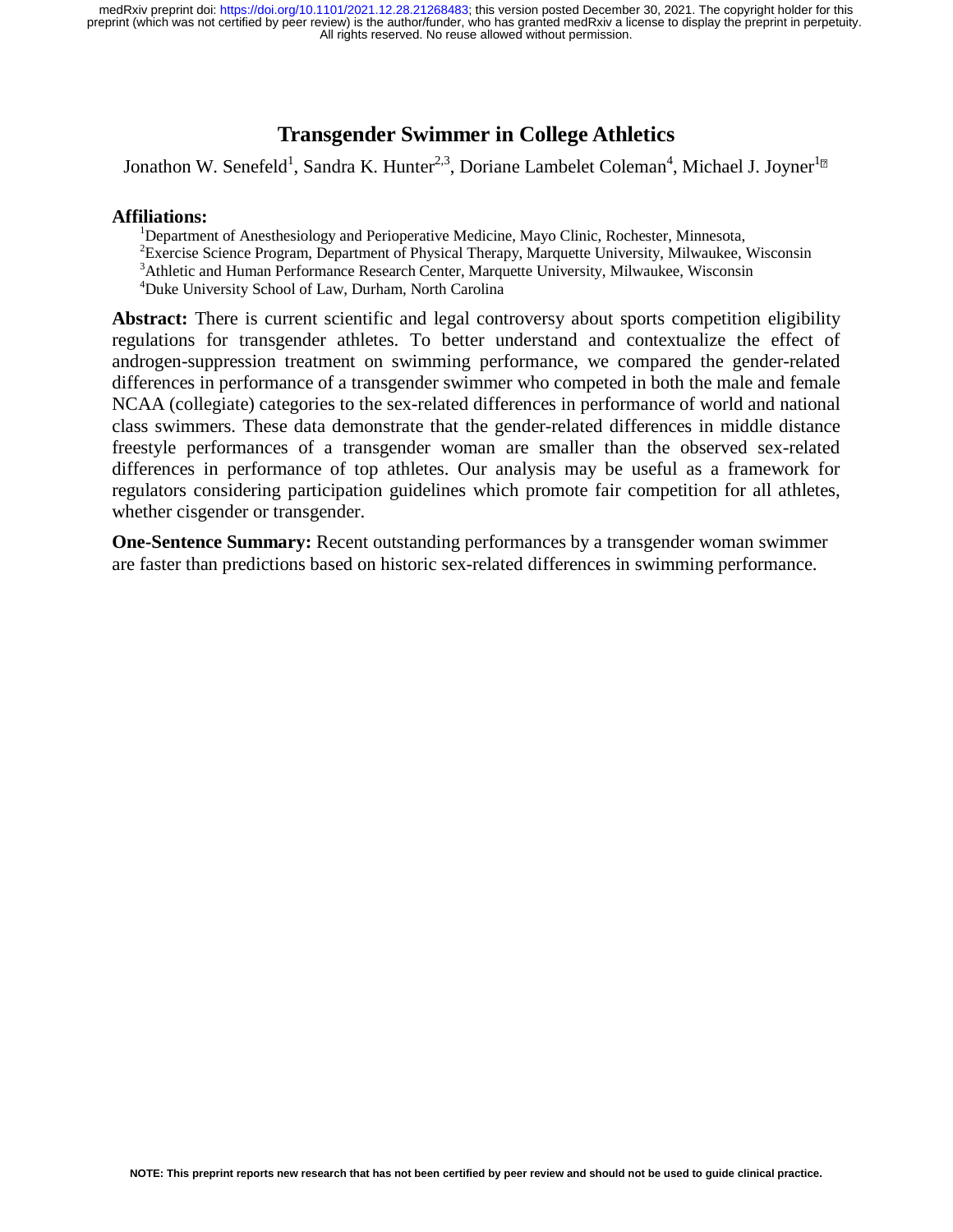### **Introduction**

The recent outstanding performances by a transgender woman (male-to-female) swimmer have raised controversy about the role of gender affirming hormone treatments on athletic performance and potential "legacy advantages" of testosterone. Substantial evidence demonstrates that testosterone is strongly associated with sex-based differences in sports performance, more so than any other known factor (*1-3*). The pronounced differences between the sexes in endogenous testosterone levels begin at puberty and correspond to sex-specific divergence in skeletal muscle mass, strength and endurance, cardiac output, lung capacity, hematocrit, and, as a result of this divergence, athletic performance (*1, 2, 4*). This sex-based dichotomy in testosterone is strong evidence supporting endogenous testosterone as a key biological marker to distinguish competitive cohorts in most sports, excluding those sports that are not determined by maximal skeletal muscle or cardiopulmonary performance (for example, chess or electronic sports).

In this context, measuring testosterone levels is the standard practice in many athletic settings. Under the rules of the National Collegiate Athletic Association (NCAA), which governs intercollegiate competition in the US, transgender women who are treated with gender affirming hormones for at least one year may compete as part of women's sports teams. These rules do not currently distinguish between sports and events, nor do they require that transgender women provide evidence of testosterone levels considered within the normal female range or provide for monitoring for compliance. There is controversy about whether this rule is sufficient to mitigate the so-called legacy effects of hormone— exposure to years of normal male endogenous testosterone concentrations which are, on average, 10 to 20 times greater than normal female testosterone concentrations (*4*). In an effort to determine the extent to which the recent performances by a transgender athlete (with more than 12 consecutive months of gender affirming hormone treatment) might be outliers, we compared the percentage differences in best times of this athlete in the men's and women's categories at several freestyle distances to the male to female best time percentage differences of a sample of world and national class swimmers.

The top male and female freestyle swimming performance times at each of six recognized Olympic distances (50, 100, 200, 400, 800 and 1500 m) were obtained, as were corresponding data from NCAA imperial distances of similar durations. Swimming times from long course (50m pool), short course meters (25m pool), and short course yards (25-yard pool) were downloaded from the USA Swimming Database (https://www.usaswimming.org/times/ncaa/ ncaa-division-i) for top 25 NCAA times and from the International Swimming Federation (FINA) Database (https://www.fina.org/swimming/rankings) for top 200 World record times. We then paired the male vs. female times (e.g. 1<sup>st</sup> vs 1<sup>st</sup>, 2<sup>nd</sup> vs 2<sup>nd</sup>, etc.) within each swimming distance and pool configuration and then calculated a percentage difference for each pair.

After two years of both gender affirming hormone therapy and elite-level swimming training, swimming performance times by a transgender woman were slower by ~5% across all measured swimming event distances (**Figure 1A**). Despite slower performances, the transgender woman swimmer experienced improvements in performance relative to sex-specific NCAA rankings, including producing the best swimming times in the NCAA for two swimming events (**Table 1**).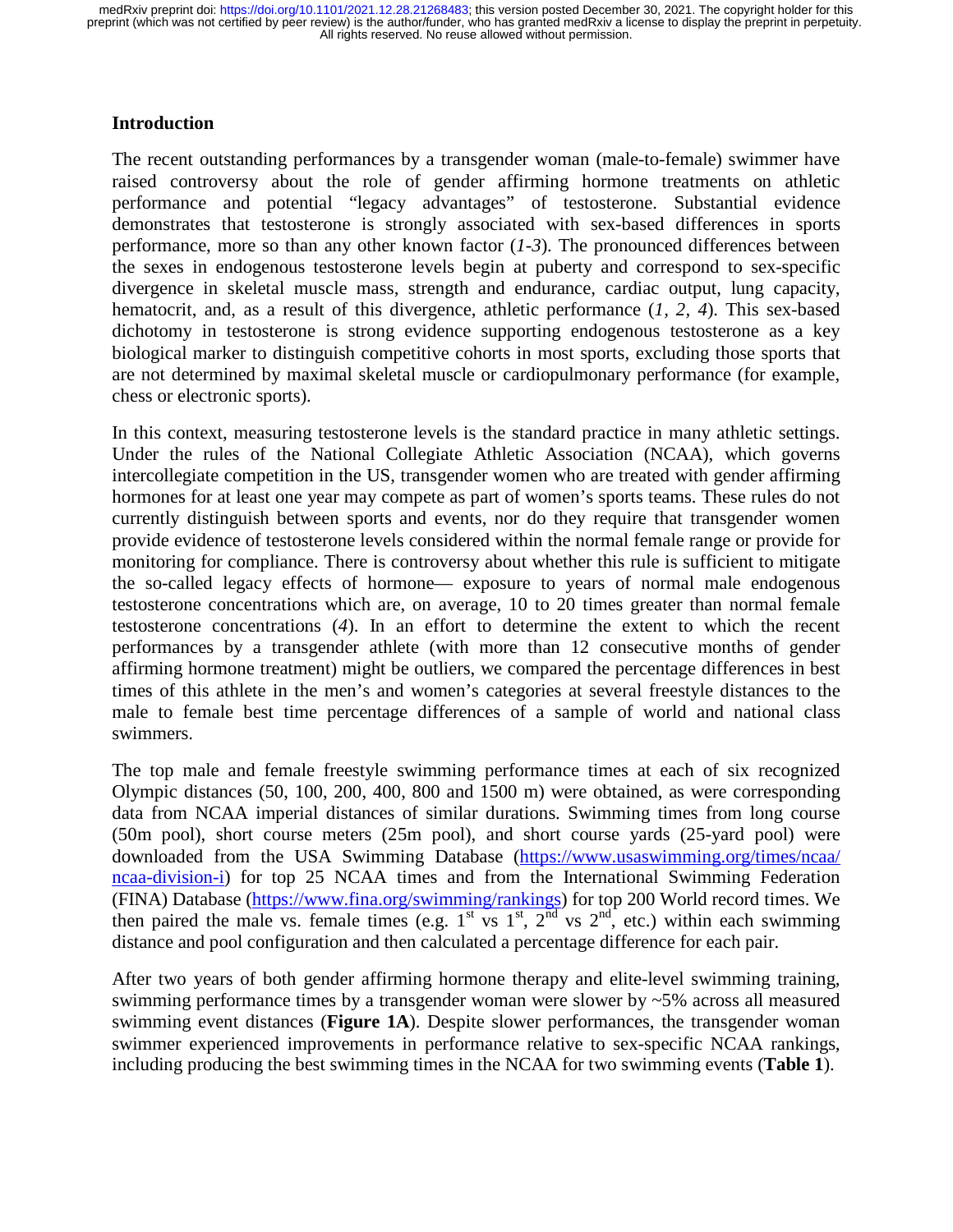As a comparator group, we then compared these data to male-vs-female differences in top swimming performances of all-time in the NCAA and world. As expected, based on known physiological differences between the sexes and historical trends, males had faster performances than females in all swimming event distances (*P*<0.001, **Figure 1B**). These differences between swimming performances of males and females were greatest and ~10-15% for shorter distance events (50 to 200 m) and smaller at ~7-10% for longer distance events (400 to 1500 m). Of note, these trends were observed in data representing both NCAA-record and world-record performances. Comparing the recent case of the transgender woman swimmer to the historical comparator group of top athletes, we note that her recent performances (compared to her performance times as a man) have smaller differences than comparator data. These data show that for middle distance events (100, 200 and 400m or their imperial equivalents) lasting between about one and five minutes, the decrements in performance of the transgender woman swimmer are less than expected on the basis of a comparison of a large cohort of world and national class performances by female and male swimmers as shown in **Figure 1**.

These analyses were limited by a lack of information on key performance-influencing factors before and after androgen suppression for the transgender woman swimmer (for example, training levels and testosterone concentrations). However, it is possible that the relative improvements in this swimmer's rankings in the women's category relative to the men's category are due to legacy effects of testosterone on a number of physiological factors that can influence athletic performance. In this context, our analysis may be useful as a framework for regulators considering participation guidelines for transgender athletes in the female category. It also raises questions about the duration of the performance enhancing effects of endogenous testosterone after transitioning. Of note, these data present a single case and should not be used to infer definitive effects of gender affirming hormone therapy or legacy effects of testosterone— these topics warrant further investigation.

Accommodations should be made in sports to safeguard fairness for all athletes — whether cisgender or transgender — and will likely vary between sports and events at different levels of competition. While striving for fair and inclusive policies for all athletes, both the magnitude and duration of the profound influence of testosterone on sports performance should be recognized with appropriate consideration.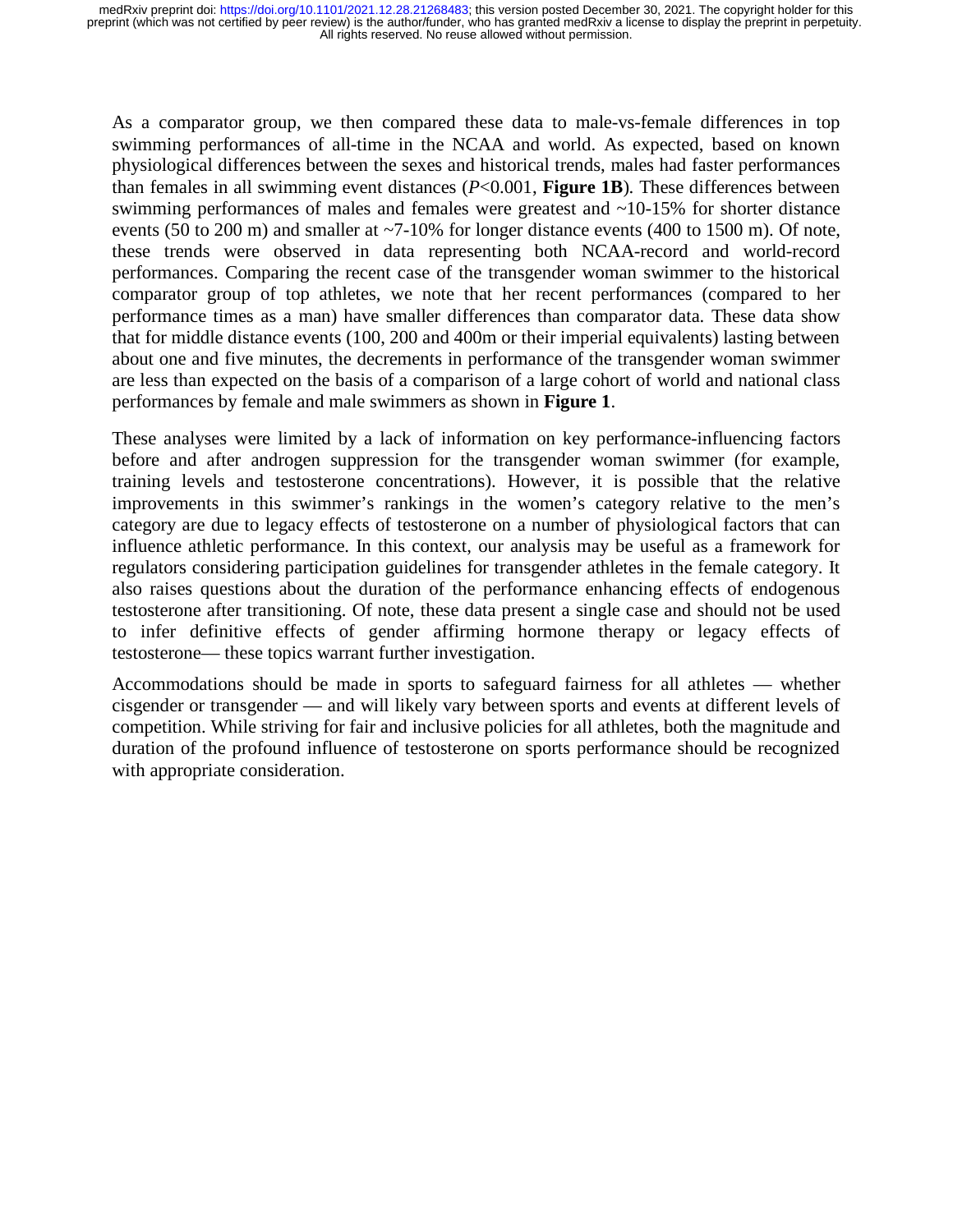## **References and Notes**

- 1. D. J. Handelsman, A. L. Hirschberg, S. Bermon, Circulating Testosterone as the Hormonal Basis of Sex Differences in Athletic Performance. *Endocr Rev* **39**, 803-829 (2018).
- 2. J. W. Senefeld *et al.*, Sex differences in youth elite swimming. *PLoS One* **14**, e0225724 (2019).
- 3. E. J. Howden *et al.*, Females have a blunted cardiovascular response to one year of intensive supervised endurance training. *J Appl Physiol (1985)* **119**, 37-46 (2015).
- 4. J. W. Senefeld *et al.*, Divergence in Timing and Magnitude of Testosterone Levels Between Male and Female Youths. *JAMA* **324**, 99-101 (2020).

## **Acknowledgments:** None.

**Funding:** No funding to declare.

## **Author contributions:**

Conceptualization: JWS, SKH, DLC, MJJ

Data Curation: JWS

Formal Analysis: JWS

Methodology: JWS, SKH, DLC, MJJ

Visualization: JWS, SKH, DLC, MJJ

Writing – original draft: JWS, SKH, DLC, MJJ

Writing – review & editing: JWS, SKH, DLC, MJJ

**Competing interests:** Authors declare that they have no competing interests.

**Data and materials availability:** All individual data is available in the online databases listed in the text and group data is available in the main text.

# **Supplementary Materials**

Materials and Methods

Sex differences in swimming performance time were calculated for each event distance as: [(male's performance time) – (female's performance time)]  $\times$  (female's performance time)<sup>-1</sup>  $\times$ 100%. All procedures accessed public information and did not require ethical review as determined by the Mayo Clinic Institutional Review Board in accordance with the Code of Federal Regulations, 45 CFR 46.102, and the *Declaration of Helsinki*.

Statistical Analysis. Data were reported as means  $\pm$  SD within the text. Separate mixed-model univariate analyses of variance (ANOVAs) were used to compare the dependent variables (swimming velocity and relative performance  $(\%1^{\text{st}})$  place) of boys and girls, and sex differences in swimming velocity) between three independent variables [age  $(5-18 \text{ years})$ , US ranking  $(1^{\text{st}}-)$  $100<sup>th</sup>$ ) and event distance (50 m – 1500 m)]. For all other analyses, significance was determined at *p* < 0.05. All analyses were performed with IBM Statistical Package for Social Sciences version 28 statistical package (IBM, Armonk, NY, USA).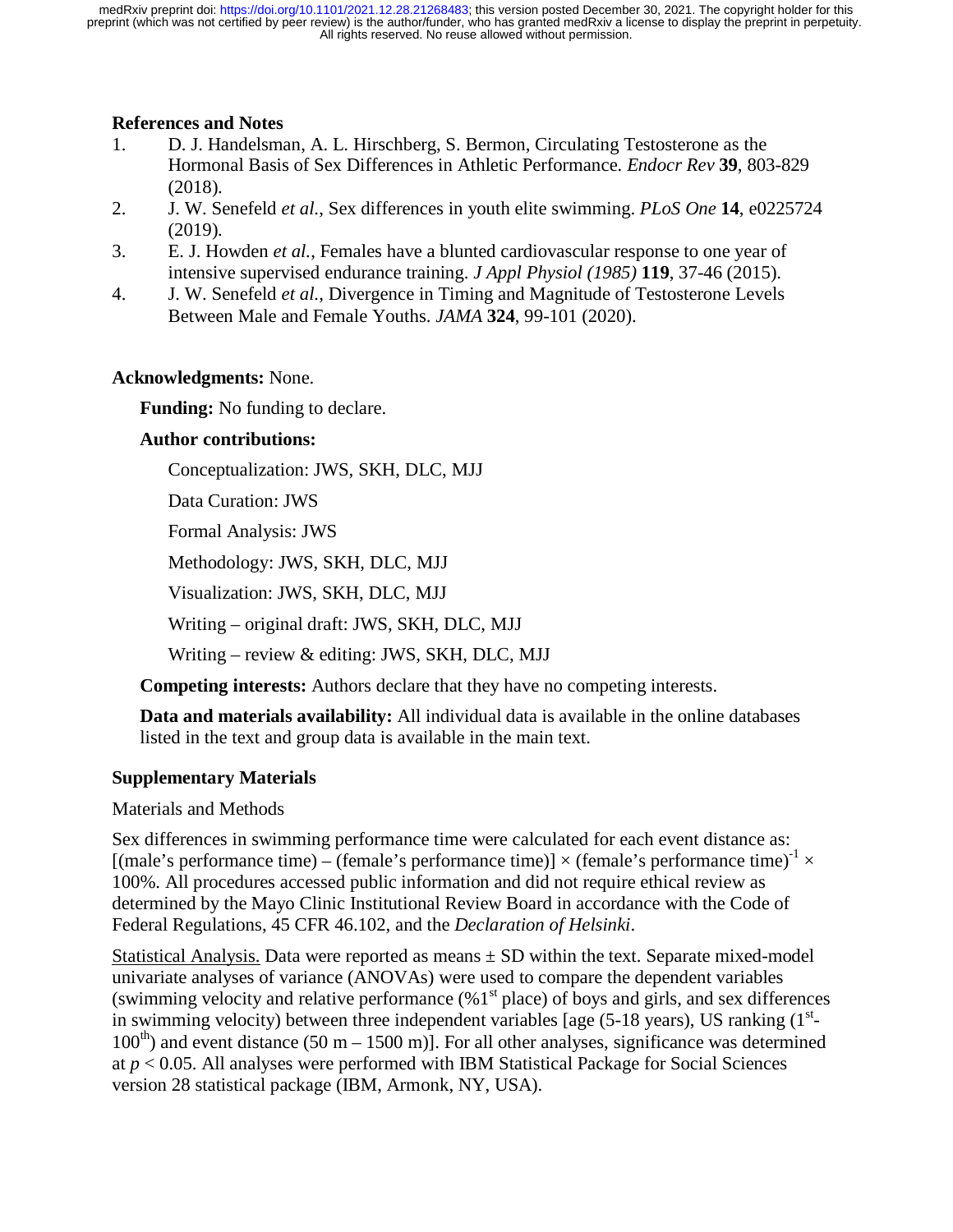**Fig. 1. Differences in freestyle swimming performances between men's and women's categories for both a transgender woman (male-to-female) swimmer and top swimming performances of all-time in the NCAA and world.** (A) Bar graph displaying the season's best performance time of a transgender woman swimmer, including best times from the 2018-2019 NCAA season in the men's category (blue bars) and from the 2021-2022 NCAA season in the women's category (red bars). The differences in both performance time and relative performance (%) between the men's and women's NCAA categories are delineated in text above each set of comparable bars. **(B)** The grey-scale line charts represent male-vs-female differences in top swimming performances of all-time in the NCAA and world. The differences in performance time of transgender woman swimmer are represented as red squares on metric distances corresponding to imperial NCAA distances. NCAA, National Collegiate Athletic Association; LCM, long course meters; SCM, short course meters; SCY, short course yards; WR, world record.